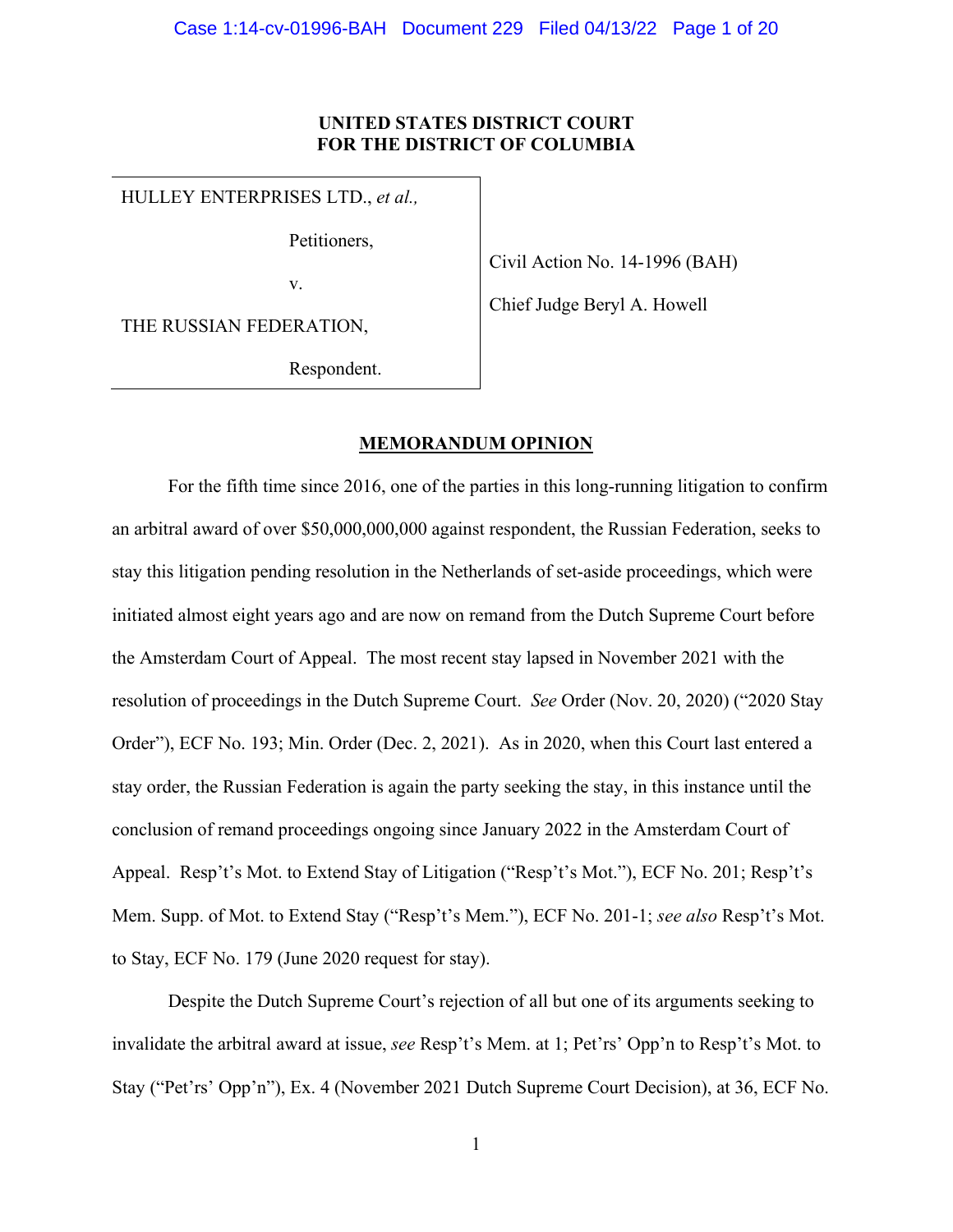# Case 1:14-cv-01996-BAH Document 229 Filed 04/13/22 Page 2 of 20

204-8, the Russian Federation insists that a stay remains necessary because, on remand, "the Amsterdam Court of Appeal will be faced with adjudicating[,] for the first time in any jurisdiction[,]" the Russian Federation's allegations that "procedural frauds" took place during the arbitration that gave rise to the award, Resp't's Mem. at 5. Petitioners Hulley Enterprises Ltd., Yukos Universal Ltd., and Veteran Petroleum Ltd. (collectively, the "Shareholders") vigorously oppose extension of the stay, emphasizing that "[t]his seven-year-old confirmation proceeding has not yet taken its very first step, which is to resolve the Russian Federation's defense of sovereign immunity," Pet'rs' Opp'n at 1, and that—should they succeed on the merits of this confirmation action—"[f]inding and executing on [Russian Federation] assets [in the United States] will be far more difficult as a result of the [] sanctions" and other economic measures enacted against the Russian Federation following its invasion of Ukraine, Pet'rs' Resp. to Status Report at 2, ECF No. 225.<sup>[1](#page-1-0)</sup>

Notwithstanding the focus of the ongoing Dutch proceedings on only the Russian Federation's allegations of procedural fraud, the protracted nature of this litigation, recent D.C. Circuit precedent directing prompt resolution of sovereign immunity claims in the arbitral context, and concerns about asset liquidation in the wake of the Russian Federation's war against Ukraine, all counsel—for reasons more fully explained below—against granting a further stay in

<span id="page-1-0"></span><sup>1</sup> As petitioners point out, a district court may not, "in considering a petition to confirm an arbitral award against a foreign sovereign . . . order the sovereign to brief the merits before resolving a colorable assertion of immunity" under the Foreign Sovereign Immunities Act, 28 U.S.C. §§ 1602-1611. *Process & Indus. Dev. (P&ID) v. Fed. Republic of Nigeria*, 962 F.3d 576, 579 (D.C. Cir. 2020); *see* Pet'rs' Opp'n at 13 ("After the D.C. Circuit's recent holding in *P&ID*, the Russian Federation now has the right to delay this Court's consideration of its other, non-jurisdictional defenses until this Court first resolves the question of sovereign immunity."). Here, however, the Russian Federation already filed both its jurisdictional and non-jurisdictional, merits defense briefs concurrently in 2015. *See* Resp't's Mot. to Den. Confirmation of Arbitration Awards Pursuant to the N.Y. Convention, ECF No. 23; Resp't's Mot. to Dismiss for Lack of Jurisdiction, ECF No. 24. These motions are still pending, and the motion to dismiss for lack of subject matter jurisdiction is also fully briefed, though the parties may want an opportunity to supplement those submissions with any updates.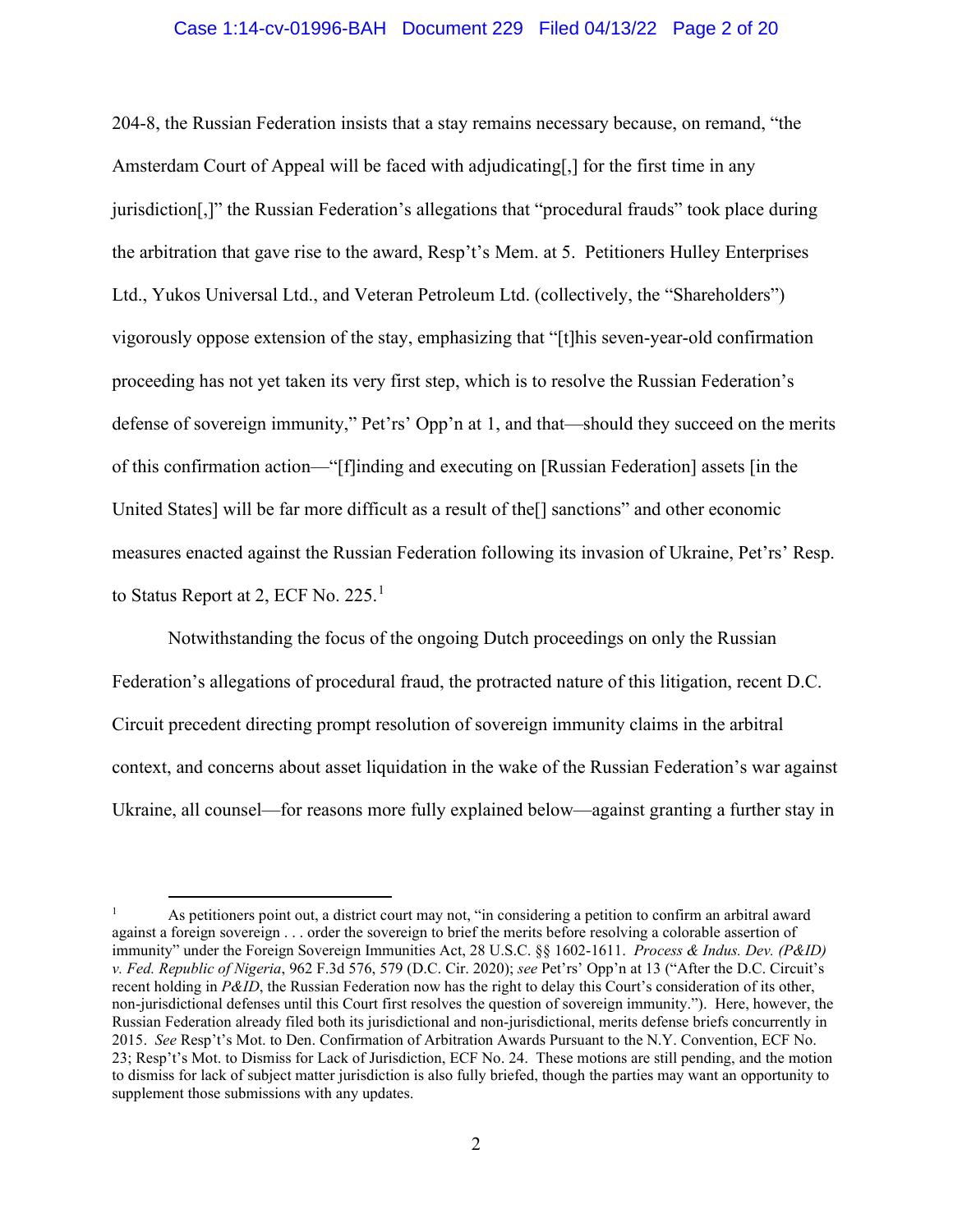## Case 1:14-cv-01996-BAH Document 229 Filed 04/13/22 Page 3 of 20

this case. Accordingly, the Russian Federation's second motion to stay is denied. At a minimum, the Russian Federation's still-pending—and already fully briefed—motion to dismiss this confirmation action for lack of jurisdiction must proceed to resolution.

# **I. BACKGROUND**

The history underlying this litigation has been recounted in this Court's previous decisions resolving two earlier motions to stay. *See Hulley Enterprises Ltd. v. Russian Federation* ("*Hulley II*"), 502 F. Supp. 3d 144, 148-152, (D.D.C. 2020); *Hulley Enterprises Ltd. v. Russian Federation* ("*Hulley I*"), 211 F. Supp. 3d 269, 272-276 (D.D.C. 2016). Only the factual and procedural developments relevant to resolving the Russian Federation's instant motion to stay are thus addressed here.

This case traces its origins to a decade-long arbitration in the Netherlands that the Shareholders initiated in November 2004 under the Energy Charter Treaty ("ECT"), "to which the Russian Federation was a signatory between December 1994 and October 2009." *Hulley II*, 50[2](#page-2-0) F. Supp. 3d at 148.<sup>2</sup> The Shareholders were the majority owners of Yukos Oil Company ("Yukos"), "a Russian . . . company that became the nation's largest and first fully privatized oil company following the dissolution of the Soviet Union." *Hulley I*, 211 F. Supp. 3d at 272. At the arbitration, the Shareholders claimed that the Russian Federation violated the ECT through a series of adverse measures intended to "bankrupt Yukos, appropriate the company's assets, and silence the company's head, Mikhail Khodorkovsky," due to Khodorkovsky's support for political parties opposed to President Vladimir Putin and the company's proposed integration with Western oil interests. *Hulley II*, 502 F. Supp. 3d at 148. On July 18, 2014, following a

<span id="page-2-0"></span><sup>2</sup> The Energy Charter Treaty is a "multilateral agreement signed by governments on both sides of the old Iron Curtain" of the Soviet Union intended to "encourage and protect cross-border investment in the energy industry." *LLC SPC Stileks v. Republic of Moldova*, 985 F.3d 871, 874 (D.C. Cir. 2021).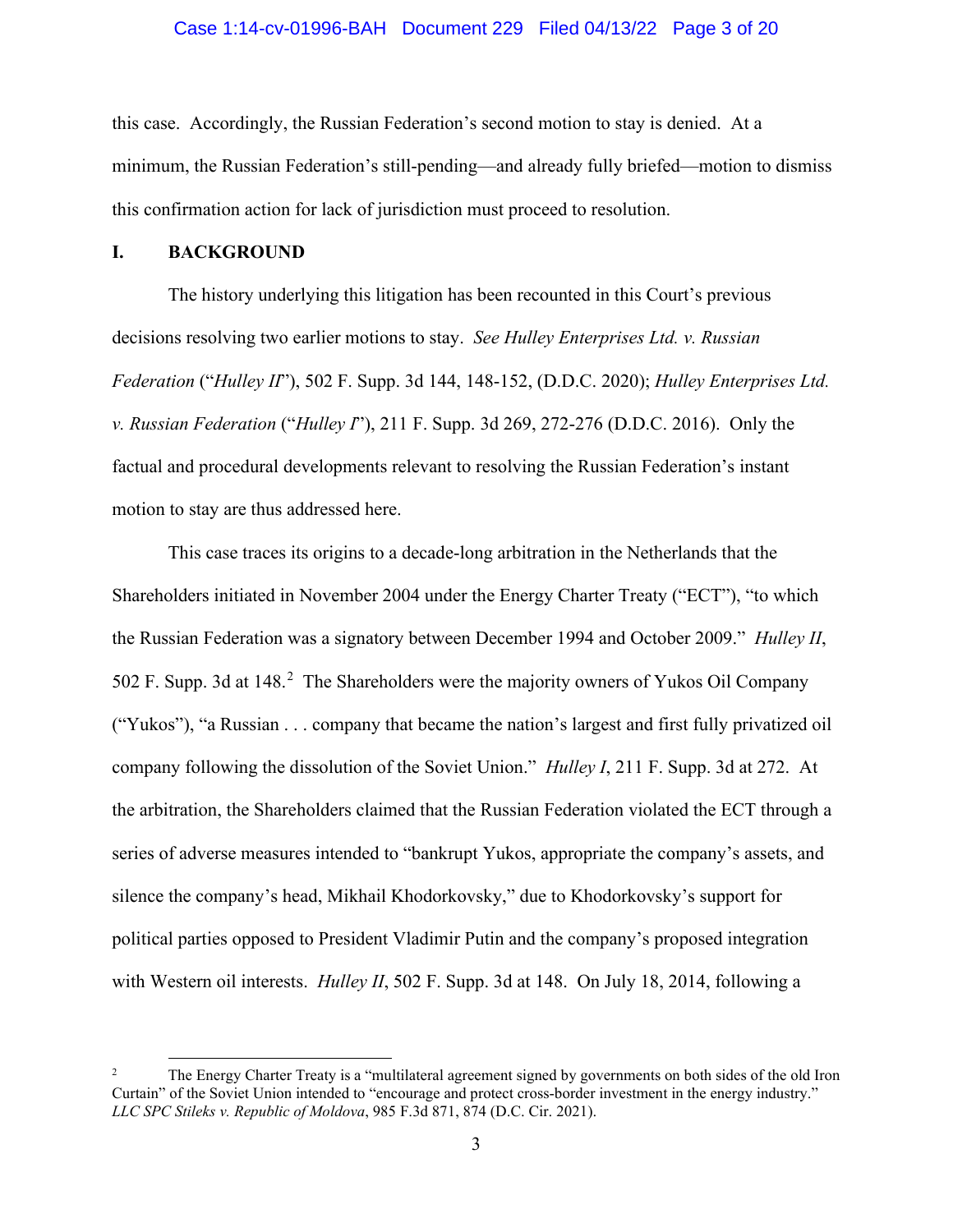# Case 1:14-cv-01996-BAH Document 229 Filed 04/13/22 Page 4 of 20

three-week hearing, an Arbitral Tribunal issued three final awards determining that, by engaging in such adverse measures, "the Russian Federation had violated its obligations under the ECT, and [thus] owed the Shareholders \$50,020,867,798 in damages, plus interest, \$60,000,000 in attorneys' fees, and €4,240,000 in arbitration costs." *Id.*

About four months later, on November 10, 2014, the Russian Federation "petitioned the District Court of the Hague ('Dutch District Court') to set the [a]wards aside," which was followed promptly by the Shareholders' filing of a petition in this Court to confirm the awards on November 25, 2014. *Id.* at 149. The parties thereafter completed a round of briefing in this Court in connection with the "Russian Federation's motions seeking to dismiss the petition for lack of jurisdiction and to deny confirmation of the [a]wards." *Id.* [3](#page-3-0)

Upon the Shareholders' request and over the Russian Federation's objection, this matter was first stayed in September 2016 pending the Shareholders' appeal of an April 2016 Dutch District Court ruling setting aside the awards. *Id.*[4](#page-3-1) That 2016 Stay Order paused proceedings "until January 21, 2019, or until resolution of proceedings in the Netherlands to set aside [the Awards], whichever date occurs earlier." Order (Sept. 30, 2016) ("2016 Stay Order"), ECF No. 153.

More than two years later, on December 27, 2018, the parties jointly moved to extend the 2016 Stay Order until January 21, 2020, citing that the Court of Appeal of The Hague was not

<span id="page-3-0"></span>Given the continuing set-aside litigation in the Netherlands, prompting four orders incrementally staying this case since 2016, these pending motions remain unresolved. *See* Resp't's Mot. to Den. Confirmation of Arbitration Awards Pursuant to N.Y. Convention, ECF No. 23; Resp't's Mot. to Dismiss the Pet. to Confirm Arbitration Awards for Lack of Subject Matter Jurisdiction, ECF No. 24; Resp't's Suppl. Mot. to Dismiss the Pet. to Confirm Arbitration Awards Under the Foreign Sovereign Immunities Act and the N.Y. Convention, ECF No. 108. This case was reassigned to the undersigned Chief Judge during the briefing of these still-pending motions. *See*  Min. Entry (Nov. 19, 2015).

<span id="page-3-1"></span>The Dutch District Court set aside the awards based on its determination that, because the Russian Federation had never agreed to arbitrate its disputes under the ECT, the Arbitral Tribunal accordingly lacked jurisdiction to issue the awards. *Hulley II*, 502 F. Supp. 3d at 149.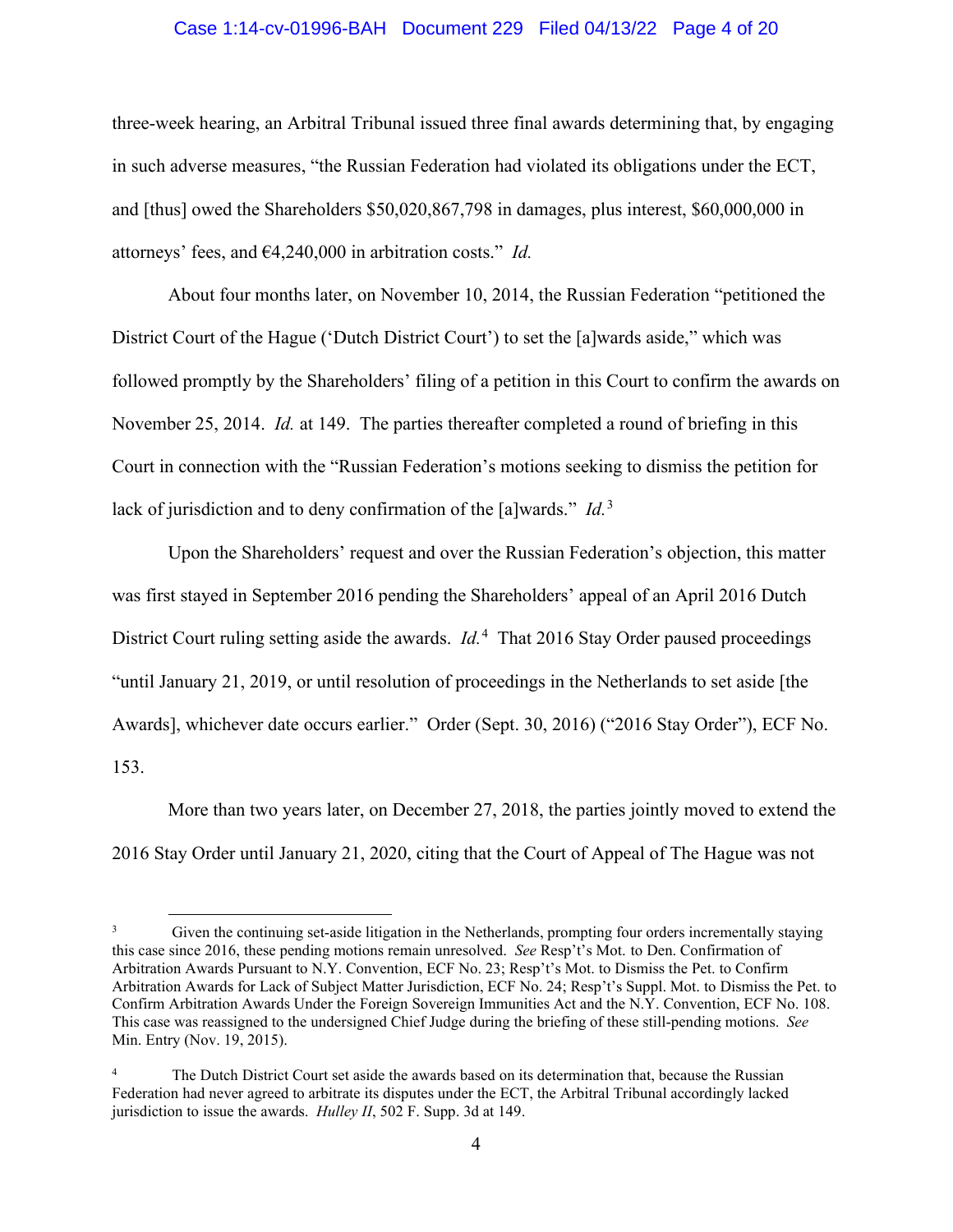# Case 1:14-cv-01996-BAH Document 229 Filed 04/13/22 Page 5 of 20

anticipated to issue its decision on the Shareholders' appeal of the set-aside judgment until "either late 2019 or early 2020." Parties' Joint Mot. to Extend Stay at 3, ECF No. 171. This motion was granted that same day. Min. Order (Dec. 27, 2018). Again, on October 10, 2019, the parties jointly moved to extend the 2016 Stay Order until May 20, 2020, upon being notified that the Court of Appeal of The Hague would be rendering its decision regarding the Shareholders' appeal of the set-aside judgment on February 18, 2020. *See* Joint Status Report, ECF No. 175; This second joint extension request was also granted. Min. Order (Oct. 10, 2019).

On February 18, 2020, almost four years after the original 2016 Stay Order took effect, the Court of Appeal of The Hague "issued a judgment reversing the 2016 Dutch District Court Judgment and rejecting additional arguments by the Russian Federation" seeking to invalidate the awards. *Hulley II*, 502 F. Supp. 3d at 150. Following the lifting of the 2016 Stay Order in May 2020, the Russian Federation promptly moved, on June 15, 2020, to impose a second stay in this action pending its appeal to the Dutch Supreme Court of the February 2020 Court of Appeal of The Hague decision. *Id.* at 150-151. After extensive briefing on this motion was completed on October 5, 2020, the Russian Federation's motion was granted on November 20, 2020 and this case stayed "until the earlier of November 18, 2022 or the conclusion of the proceedings to set aside the Awards in the Dutch Supreme Court." *Id.* at 164; *see also* 2020 Stay Order at 1. In so doing, the Court concluded, *inter alia*, "that the enforceability of the arbitral award [was] in flux to such a degree that a stay is warranted," *Hulley II*, 502 F. Supp. 3d at 157, and expressed concern that "any conclusion reached [in this Court] may be upended by contrary findings by the Dutch Supreme Court," *id.* at 155.

Dissatisfied with the continued pause in their efforts to confirm the awards in the United States now that developments in the Dutch courts had turned to their favor, the Shareholders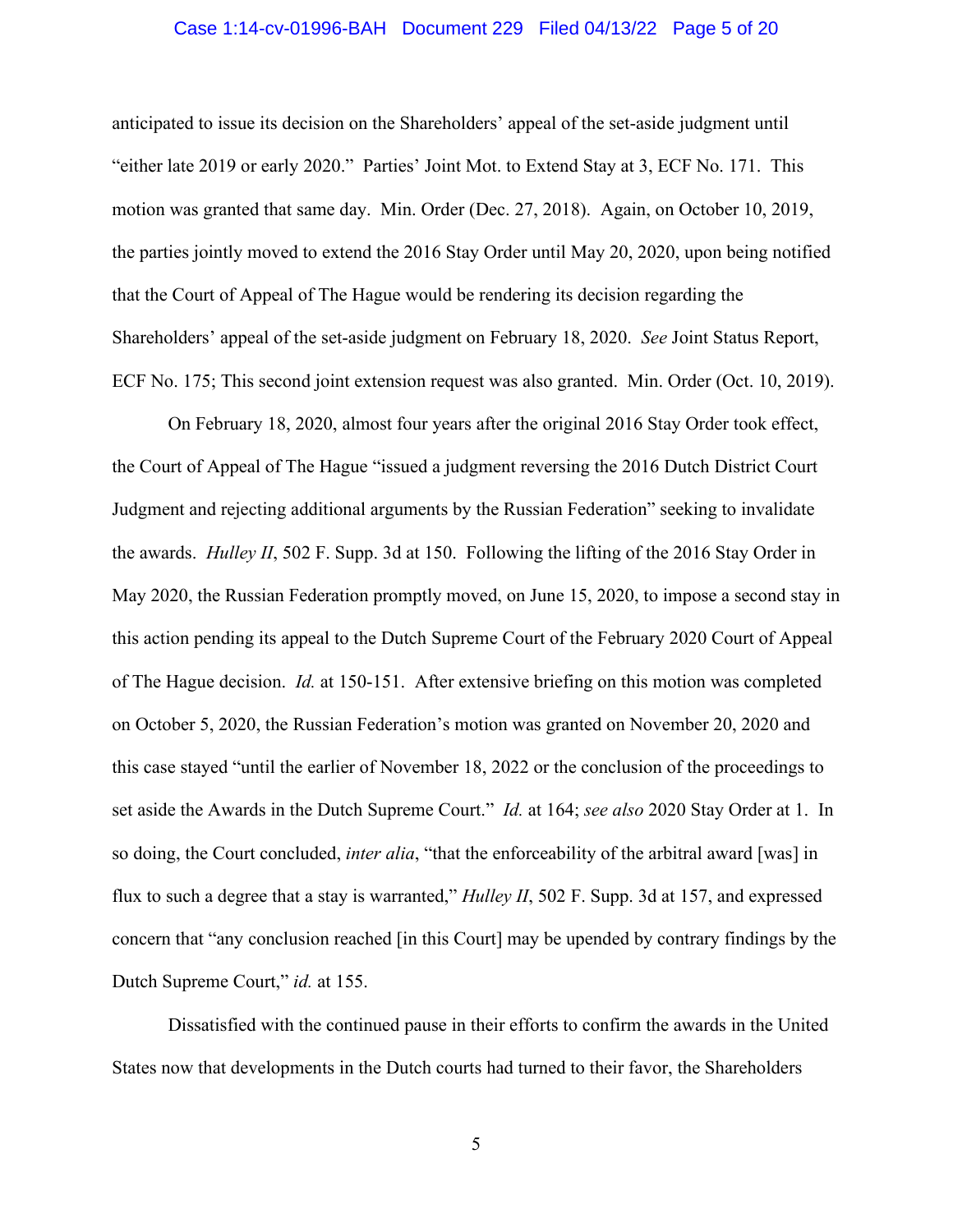# Case 1:14-cv-01996-BAH Document 229 Filed 04/13/22 Page 6 of 20

appealed the 2020 Stay Order to the D.C. Circuit, *see* Notice of Appeal, ECF No. 195, which heard oral argument on October 15, 2021. Less than three weeks later, however, on November 5, 2021, the Dutch Supreme Court rendered a decision on the Russian Federation's appeal that automatically lifted the 2020 Stay Order. *See* 2020 Stay Order at 1 (staying proceedings "until November 18, 2022, or until resolution of proceedings in the Dutch Supreme Court"). Consequently, the Shareholders consented to dismiss their appeal of the 2020 Stay Order. *See* Consent Mot. to Dismiss, Case No. 20-7113 (D.C. Cir. Nov. 17, 2021). Following the D.C. Circuit's granting of the Shareholders' consent motion to dismiss their appeal, the mandate remanding the case to this Court issued on December 1, 2021. *See* Mandate, ECF No. 200.

The next day, on December 2, 2021, after noting "that the stay imposed on November 20, 2020 is now lifted with 'resolution of proceedings in the Dutch Supreme Court,'" this Court directed the parties to brief whether this case should be subject to a stay "pending resolution of proceedings on remand from the Dutch Supreme Court." Min. Order (Dec. 2, 2021) (quoting 2020 Stay Order). In addition to responding to this order, the Russian Federation filed the pending motion to stay this litigation for the duration of the current remand proceedings before the Amsterdam Court of Appeal, *see* Resp't's Mot.; Resp't's Mem. at 1, which is the third opposed motion for a stay to be considered by this Court since 2016, *see* Pet'rs' Opp'n; Pet'rs' Sur-Reply in Opp'n to Resp't's Mot. to Extend Stay ("Pet'rs' Sur-Reply"), ECF No. 221.<sup>[5](#page-5-0)</sup>

On March 16, 2022, based on the Russian Federation's characterization as "baseless" of the Shareholders' expressed concern that armed conflict between the Russian Federation and

<span id="page-5-0"></span><sup>&</sup>lt;sup>5</sup> While the Shareholders argue, persuasively, against any further stay, they presented an alternative request should the Court "grant[] a further stay of this confirmation proceeding:" that the Russian Federation be ordered "to provide security, in the amount of \$7 billion, by deposit into the registry of the Court." Pet'rs' Mot. for Security at 1, ECF No. 205. This alternative request for security need not be addressed and is denied as moot since no extension of the stay is granted.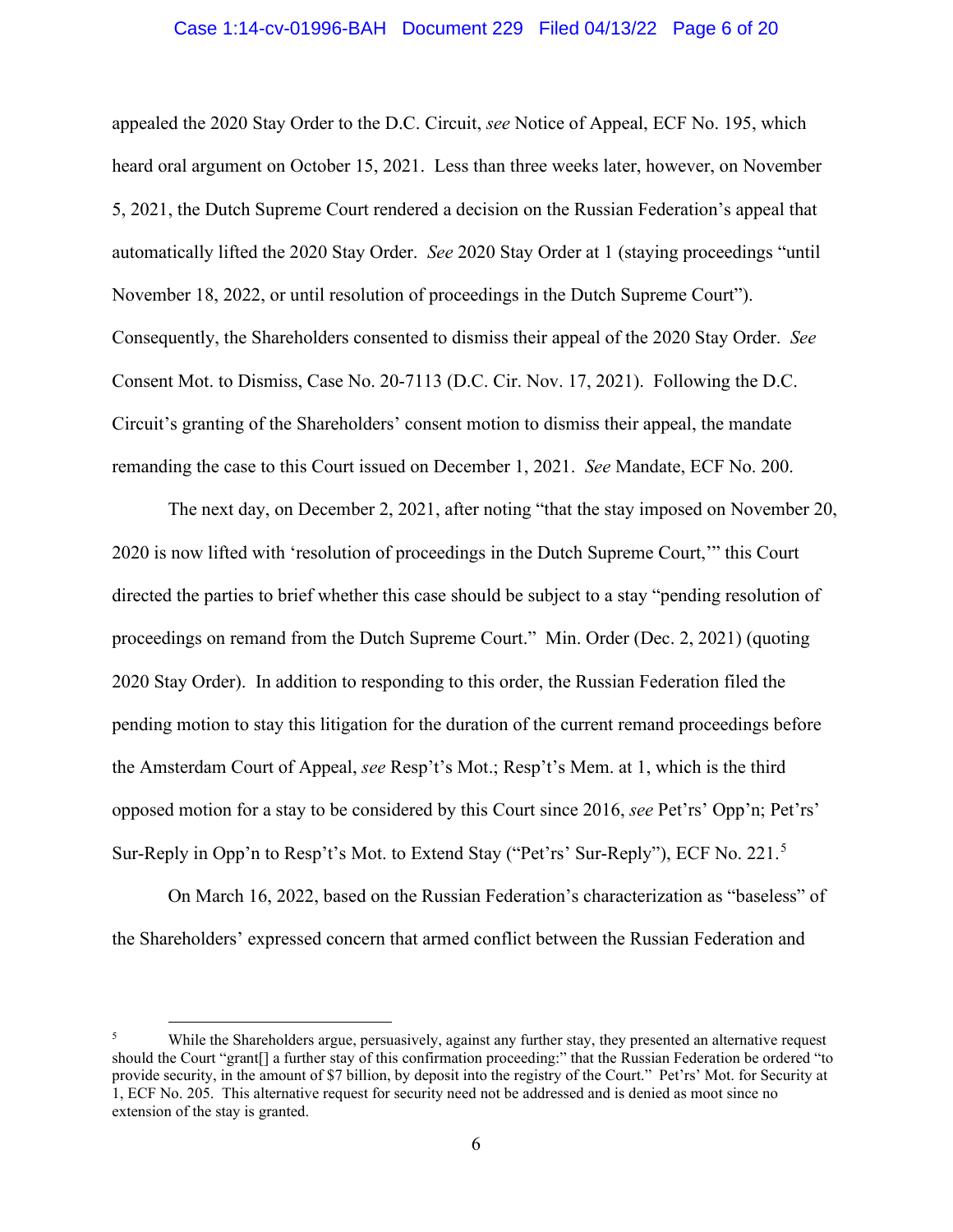## Case 1:14-cv-01996-BAH Document 229 Filed 04/13/22 Page 7 of 20

Ukraine may lead to the unavailability of Russian Federation assets in the United States, Resp't's Reply in Supp. Mot. to Stay ("Resp't's Reply"), at 5-6, ECF No. 208, the Court directed the Russian Federation to advise of any "material developments affecting arguments it previously presented regarding the propriety of a stay or prejudgment security in this case following the Russian Federation's invasion of Ukraine beginning on February 24, 2022," Min. Order (March 16, 2022). In response, the Russian Federation explained that its invasion of Ukraine is an "evolving situation provid[ing] yet another reason to stay these proceedings during the ongoing parallel set-aside litigation in Amsterdam and while steps are taken to locate available and acceptable substitute Counsel for the Russian Federation." Resp't's Status Report at 1, ECF No. 224. In any event, the Russian Federation represented that it is "not aware of any foreseeable risk of [Russian Federation] assets leaving the United States" as the result of sanctions or other economic measures flowing from the war. *Id.* at 2. The Shareholders disagree with these representations, stating that the "unprecedented sanctions" being imposed on the Russian Federation "almost daily" will make "[f]inding and executing on assets . . . far more difficult," Pet'rs' Resp. to Status Report at 1-2, ECF No. 225, such that further delay in this litigation "would in effect reward the Russian Federation for invading Ukraine in violation of international law," *id.* at 2 (citing March 16, 2022 International Court of Justice ruling ordering the "Russian Federation to "suspend the military operations that it commenced on 24 February 2022 in the territory of Ukraine").<sup>[6](#page-6-0)</sup>

With the briefing on both the pending stay motion and the supplemental submissions in response to the Court's March 16, 2022 Minute Order completed on March 25, 2022, this matter is now ripe for resolution.

<span id="page-6-0"></span>The International Court of Justice's ruling is available at https://www.icj-cij.org/public/files/caserelated/182/182-20220316-ORD-01-00-EN.pdf.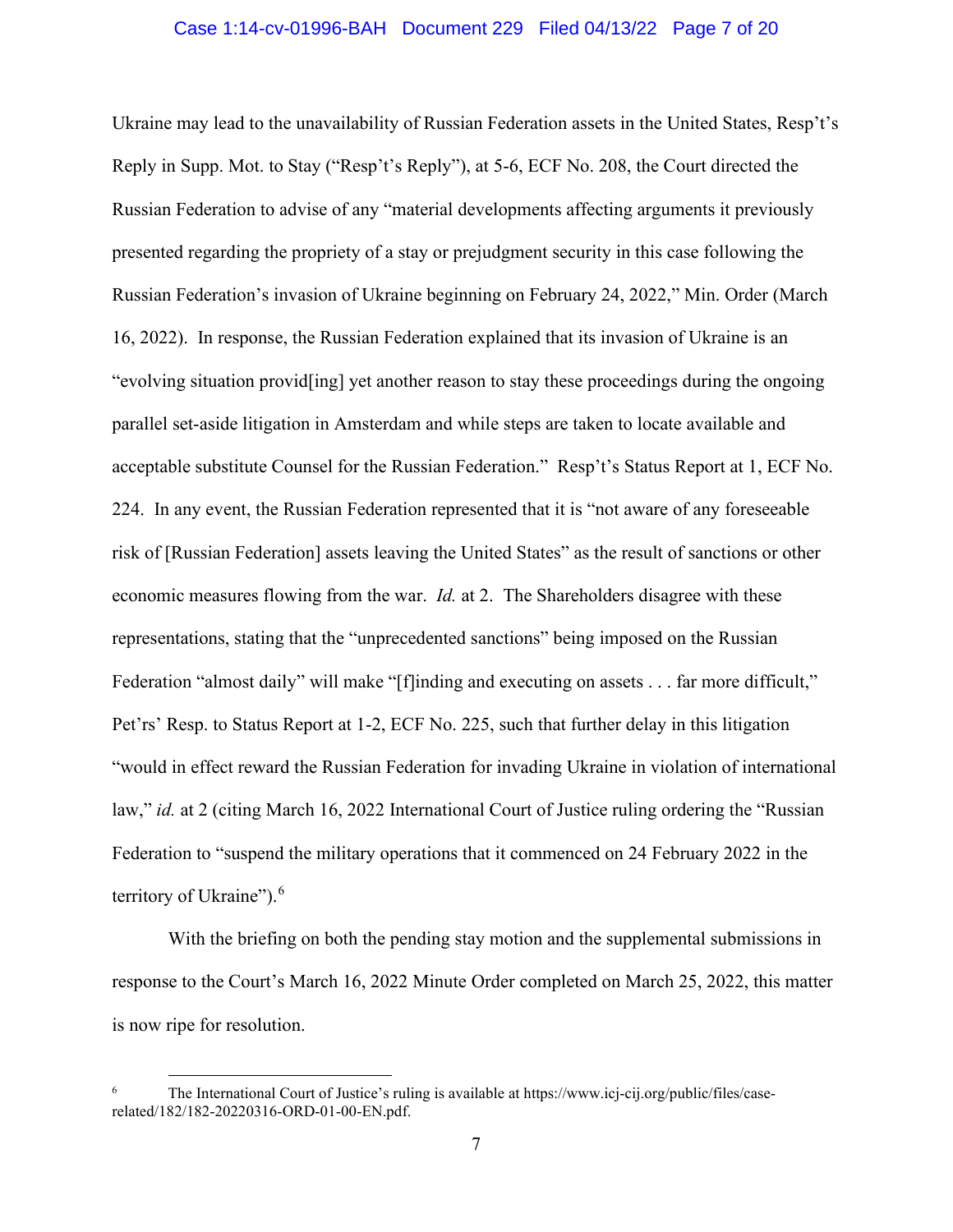# **II. LEGAL STANDARD**

"District courts have the inherent authority to manage their dockets and courtrooms with a view toward the efficient and expedient resolution of cases." *Dietz v. Bouldin*, 579 U.S. 40, 47 (2016). This inherent authority "to control the disposition of the cases on its docket with economy of time and effort for itself, for counsel, and for litigants" is long settled. *Landis v. N. Am. Co.*, 299 U.S. 248, 254 (1936). When arbitration proceedings between the parties are required or ongoing, the court "may order a stay of the judicial proceedings pending completion of the arbitration process." *Bledsoe v. Crowley*, 849 F.2d 639, 645 (D.C. Cir. 1988); *see Air Line Pilots Ass'n v. Miller*, 523 U.S. 866, 879 n.6 (1998) (noting "district courts' discretion to defer . . . proceedings pending the prompt conclusion of arbitration" (citing *Landis*, 299 U.S. at 254- 255)). Nevertheless, a "stay is immoderate and hence unlawful unless so framed in its inception that its force will be spent within reasonable limits, so far at least as they are susceptible of prevision and description." *Landis*, 299 U.S. at 257. Ordering a stay of "'indefinite duration in the absence of a pressing need'" would amount to an abuse of discretion. *Belize Social Dev. Ltd. v. Gov't of Belize*, 668 F.3d 724, 732 (D.C. Cir. 2012) (quoting *Landis*, 299 U.S. at 255).

When exercising the power to stay a case, courts must thus "weigh competing interests" and maintain an even balance' between the court's interests in judicial economy and any possible hardship to the parties." *Id.* at 732-733 (quoting *Landis*, 299 U.S. at 254-255). Identifying and weighing these "competing interests" of "possible hardship[s]" and "judicial economy," *id.*, requires the court to "make such determinations in . . . light of the particular circumstances of the case." *SEC v. Dresser Indus., Inc.*, 628 F.2d 1368, 1375 (D.C. Cir. 1980). The party seeking the stay bears the burden of "mak[ing] out a clear case of hardship or inequity in being required to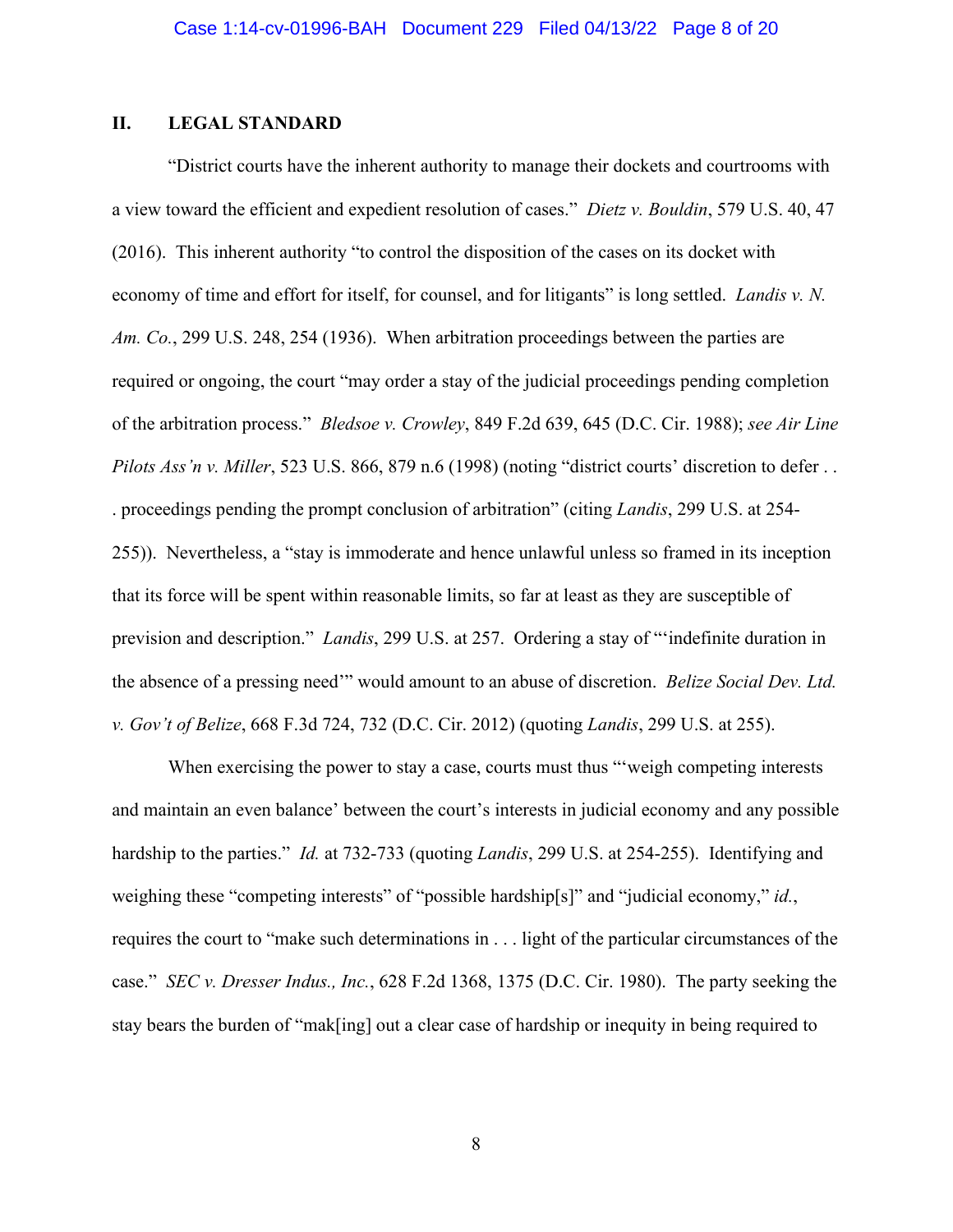# Case 1:14-cv-01996-BAH Document 229 Filed 04/13/22 Page 9 of 20

go forward, if there is even a fair possibility that the stay for which [they] pray[] will work damage to some one else." *Landis*, 299 U.S. at 255.

#### **III. DISCUSSION**

Notwithstanding that remand proceedings before the Amsterdam Court of Appeal are limited to assessing only "whether the Awards were fraudulently procured and thus unenforceable as contrary to [Dutch] public policy," Resp't's Mem. at 14, the Russian Federation insists that the reasons for a stay first articulated by this Court in 2016 and 2020 "remain equally persuasive . . . in the aftermath of the Dutch Supreme Court's 2021 judgment," *id.* at 12; *see also* Resp't's Reply at 16 (arguing there "is no basis now . . . for this Court to reconsider its previous analysis"). Not so. The march of time alters the equities that courts are required to weigh in assessing the appropriateness of pausing litigation. Proceedings before the Amsterdam Court of Appeal will extend, per both parties' estimations, for at least another year, after which the losing party likely will again appeal to the Dutch Supreme Court and in so doing extend the set-aside litigation until sometime beyond 2024. *See* Pet'rs' Opp'n at 10. The hardship to the Shareholders—which prevailed in a decade-long arbitration that concluded in 2014—only increases with each passing year and is today further compounded by the evolving risk that Russian Federation assets in the United States may be liquidated or otherwise become inaccessible due to "unprecedented sanctions" imposed following the Federation's invasion of Ukraine. *See generally* Pet'rs' Resp. to Status Report, ECF No. 225. The Court thus agrees with the Shareholders that, given these circumstances, imposition of a renewed stay is neither warranted nor appropriate.

As previously held, absent a ruling on the Russian Federation's jurisdictional defense, this Court is "not in a position to issue a stay pursuant to the New York Convention." *Hulley II*,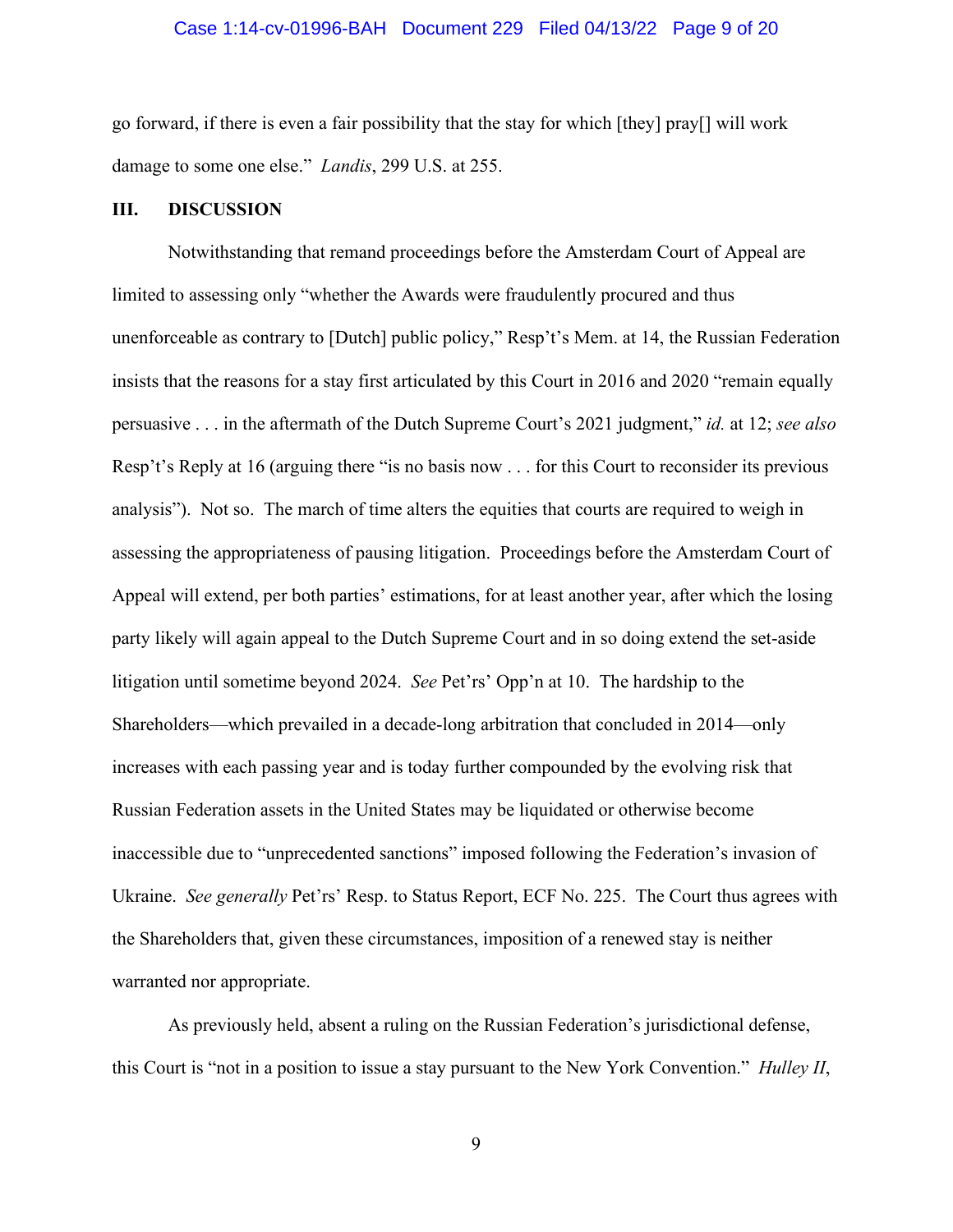502 F. Supp. 3d at 153 (quoting *Hulley I*, 211 F. Supp. 2d at 286); *see also CC/Devas* 

*(Mauritius) Ltd. v. Republic of India*, No. 21-cv-106-RCL, 2022 WL 873620, at \*4 (D.D.C. Mar. 24, 2022) ("Because the Court's own jurisdiction has yet to be established, the Court is not in a position to issue a stay under the Convention.") (citations omitted).<sup>[7](#page-9-0)</sup> In issuing the prior stays in this case, reliance was placed on the multi-factor assessment devised in *Europcar Italia, S.p.A. v. Maiellano Tours, Inc.*, 156 F.3d 310, 317 (2d Cir. 1998), to inform a stay decision under the New York Convention since those guideposts are "widely-accepted in these particular circumstances to evaluate the appropriateness of a stay." *Hulley II*, 502 F. Supp. 3d at 153. These factors consider: "(1) the general objective of arbitration—the expeditious resolution of disputes and the avoidance of protracted and expensive litigation; (2) the status of the foreign proceedings and the estimated time for those proceedings to be resolved; (3) whether the award sought to be enforced will receive greater scrutiny in the foreign proceedings under a less deferential standard of review; (4) the characteristics of the foreign proceedings . . . (5) a balance of the possible hardships to the parties . . .; and (6) any other circumstances that could tend to shift the balance in favor of or against adjournment." *Europcar*, 156 F.3d at 317-318.

Several months after this Court's entry of the last 2020 Stay Order, the D.C. Circuit addressed the *Europcar* framework for the first time in *LLC SPC Stileks v. Republic of Moldova*, 985 F.3d 871 (D.C. Cir. 2021). Although recognizing that the "*Europcar* approach . . . has been influential in the district court," *Stileks* expressed "doubt that a six-factor balancing test enforced by appellate review—is consistent with the district court's 'broad discretion to stay

<span id="page-9-0"></span><sup>7</sup> Article VI of the New York Convention authorizes a stay of litigation to confirm an arbitral award and provides, in pertinent part: "If an application for the setting aside or suspension of the award has been made to a competent authority referred to in article V(1)(e), [*i.e*., the country in which or under the law of which, that award was made], the authority before which the award is sought to be relied upon may, if it considers it proper, adjourn the decision on the enforcement of the award and may also, on the application of the party claiming enforcement of the award, order the other party to give suitable security." New York Convention art. VI.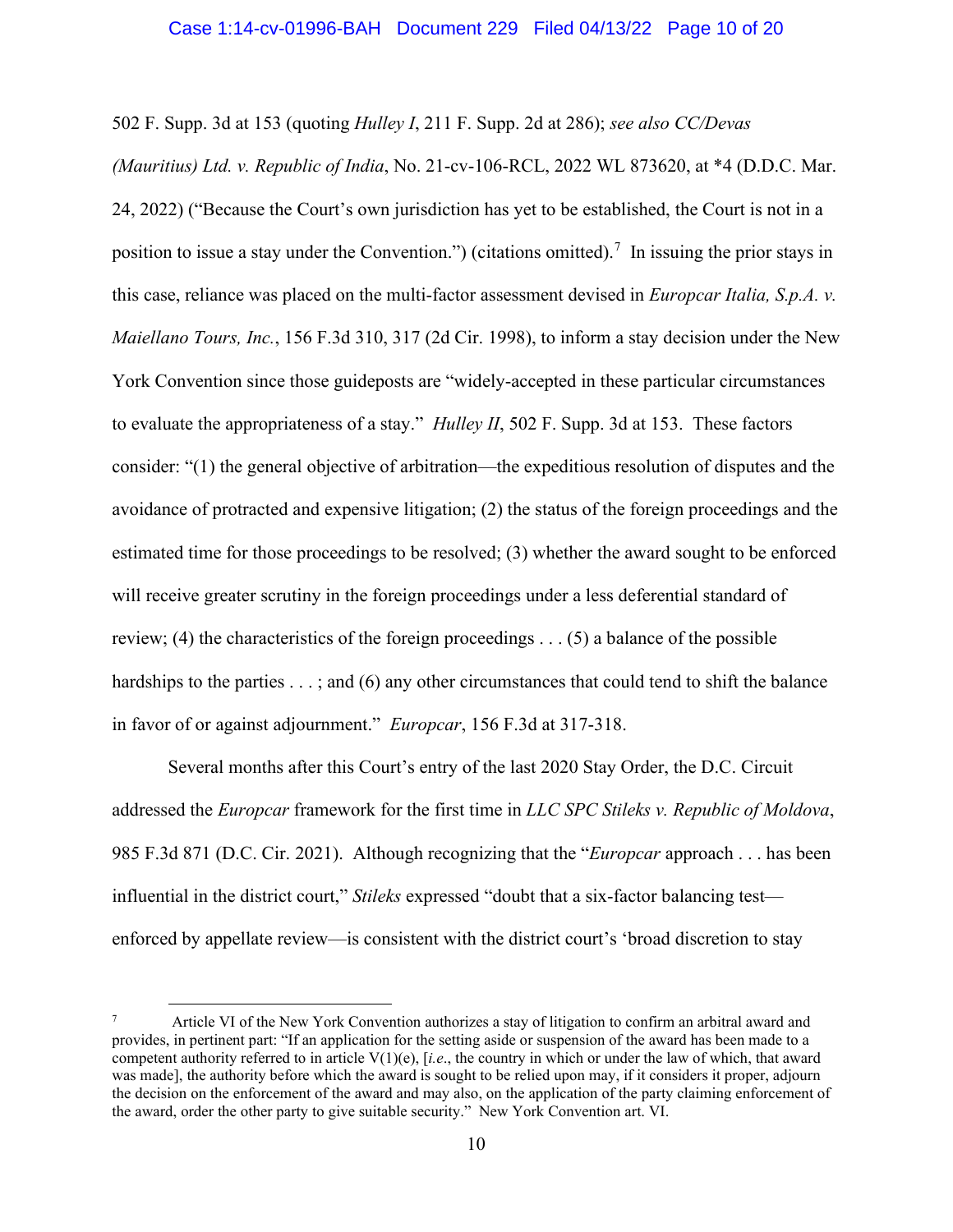### Case 1:14-cv-01996-BAH Document 229 Filed 04/13/22 Page 11 of 20

proceedings as an incident to its power to control its own docket.'" 985 F.3d at 880 (quoting *Clinton v. Jones*, 520 U.S. 681, 706 (1997)). While not endorsing all six-factors undergirding the *Europcar* standard, the D.C. Circuit emphasized that "a district court would abuse its discretion if it failed to consider the first and second factors," *id.*—namely, "(1) the general objective of arbitration [in] the expeditious resolution of disputes and the avoidance of protracted and expensive litigation" and "(2) the status of the foreign proceedings and the estimated time for those proceedings to be resolved," *Europcar*, 156 F.3d at 317. Upon finding that the district court had properly considered these two factors—and without addressing the other four—the D.C. Circuit affirmed the district court's denial of a motion to stay enforcement of an arbitral award. *See Stileks*, 985 F.3d at 880-881; *id.* at 880 ("We thus focus our attention on the district court's analysis of the first two factors."). The parties do not dispute that *Stileks* requires focus on the first two *Europcar* factors. *See, e.g.*, Resp't's Reply at 11 (noting that, in *Stileks*, the "D.C. Circuit also adopted the first two *Europcar* factors into its stay analysis"); Pet'rs' Opp'n at 11 (citing *Stileks* for the proposition that "[t]he two most important factors in deciding whether to stay a confirmation proceeding" are the first two *Europcar* factors).

Consistent with *Stileks*, the Russian Federation's pending motion to stay this confirmation action, and the implications of a stay now for judicial economy and hardship to the parties, is analyzed using the first two *Europcar* factors—expeditious dispute resolution without protracted litigation, which also has important implications for judicial economy, and the significance of delays due to foreign litigation, with concomitant anticipated hardships to the parties. *See Belize Social Dev. Ltd.*, 668 F.3d at 733 (explaining that stay determinations must "weigh competing interests and maintain an even balance between the court's interests in judicial economy and any possible hardship to the parties").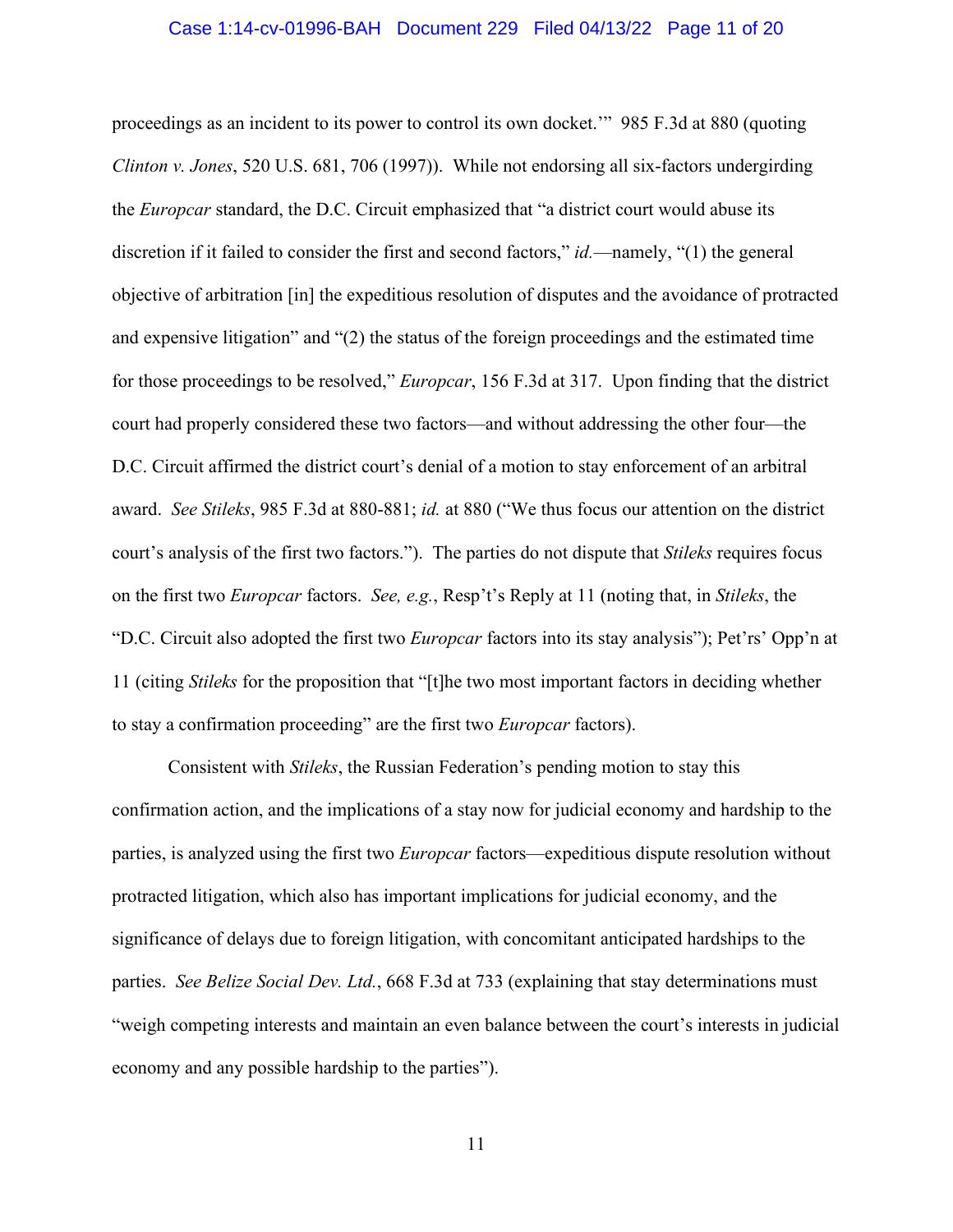# **A. General Objectives of Arbitration**

The first factor—arbitration's aim of expeditious dispute resolution and avoidance of protracted and expensive litigation—firmly militates against entry of another stay. In the context of arbitral award enforcement, the Supreme Court has directed that assertions of sovereign immunity be decided "as near to the outset of the case as is reasonably possible." *Process & Indus. Dev. (P&ID) v. Fed. Republic of Nigeria*, 962 F.3d 576, 584 (D.C. Cir. 2020) (quoting *Bolivarian Republic of Venezuela v. Helmerich & Payne Int'l Drilling Co.*, 137 S. Ct. 1312, 1317 (2017)).

The Shareholders initiated arbitration proceedings against the Russian Federation almost eighteen years ago, in November 2004, and prevailed a decade later with the issuance of awards in July 2014. *Hulley II*, 502 F. Supp. 3d at 148. The Shareholders then initiated their confirmation action in this Court close to eight years ago, in November 2014. *Id.* at 149. Since then, this litigation has been largely stayed. *See* 2016 Stay Order (granting Shareholders' motion to stay); Min. Order (Dec. 27, 2018) (granting parties' joint request to extend 2016 Stay Order); Min. Order (Oct. 10, 2019) (same); 2020 Stay Order (granting Russian Federation's motion to stay). The "very first step" in this litigation—resolving the Russian Federation's sovereign immunity defense—remains pending almost seven years after the Russian Federation invoked that defense. Pet'rs' Opp'n at 1; *see also* Resp't's Mot. to Dismiss for Lack of Jurisdiction, ECF No. 24 (filed on October 20, 2015). Though the long pendency of this motion without resolution has largely been with the Russian Federation's consent and at its request, this is hardly an example of "expeditious resolution" consistent with the aims of arbitration. *Stileks*, 985 F.3d at 880 (citations omitted). Accordingly, this first factor does not support an additional stay and instead favors swift adjudication, at a minimum, of the Russian Federation's sovereign immunity defense.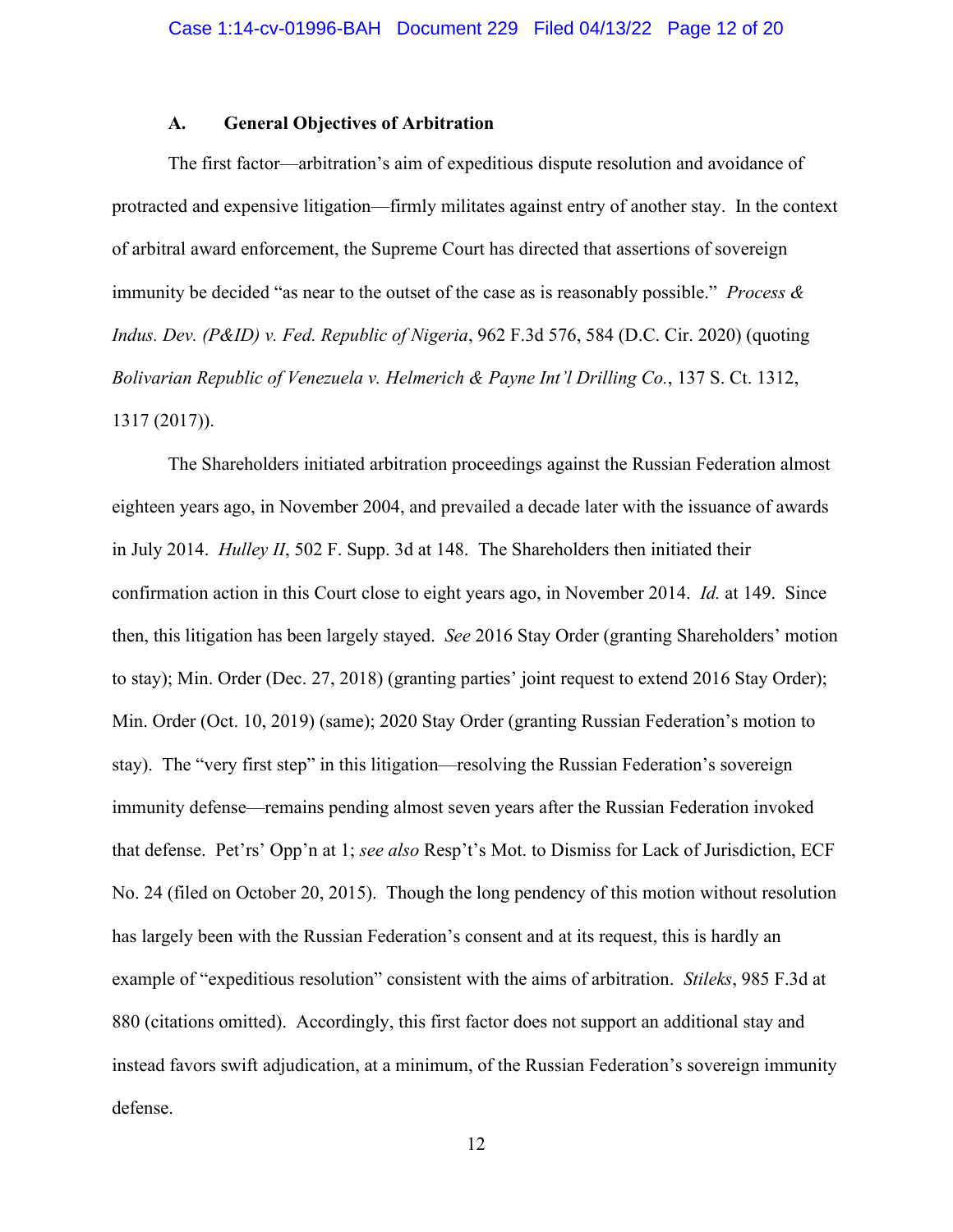# **B. Status of Foreign Proceedings**

The second *Europcar* factor—the status of foreign proceedings and estimated timeline for their resolution—likewise disfavors a stay.

The status of the set-aside proceedings initiated by the Russian Federation is undisputed, with that case now on remand from the Dutch Supreme Court before the Amsterdam Court of Appeal as of January 2022. The remand task is limited to examining only, and in the first instance, whether the awards were fraudulently procured and are thus unenforceable as contrary to Dutch public policy. *See* Resp't's Status Report at 1, ECF No. 199 (explaining that the Dutch Supreme Court "sustain[ed] the Russian Federation's first ground for cassation" concerning allegations of procedural fraud "while denying the other grounds for cassation"); Resp't's Mem. at 20 ("[T]he Amsterdam Court of Appeal must decide a number of issues . . . pertaining to the Russian Federation's arguments regarding [the Shareholders'] commission of procedural frauds during the arbitration.").<sup>[8](#page-12-0)</sup> The Russian Federation accuses the Shareholders of engaging in three forms of procedural fraud during the arbitration, alleging that the Shareholders "relied on fraudulent statements, withheld essential documents from the Tribunal, and made secret payments to a key fact witness, Dr. A. Illarionov." Resp't's Mem. at 4.

More specifically, according to the Russian Federation, the Shareholders (1) misrepresented information and submitted erroneous analysis regarding the ownership structure

<span id="page-12-0"></span><sup>8</sup> Before the Dutch Supreme Court, the Russian Federation raised six other issues in an effort to annul the awards, including: (1) whether "the Russian Federation [was] required by art. 45 [of the] ECT to apply art. 26 [of the] ECT provisionally;" Pet'rs' Opp'n, Ex. 4 (November 2021 Dutch Supreme Court Decision), at 14; (2) whether the Shareholders "ma[d]e an [i]nvestment" within the meaning of the ECT, *id*. at 23; (3) whether "alleged illegal acts" by the Shareholders had "consequences for the annullability of the arbitral awards," *id.* at 29; (4) whether the "arbitral tribunal violate[d] its mandate by failing to make a referral to relevant tax authorities" under art. 21 (5) of the ECT, *id.* at 32; (5) whether conduct by the "assistant to the arbitral tribunal . . . constitute[d] grounds for annulment," *id.* at 35; and (6) whether the "arbitral tribunal's decisions on [Yukos Universal LTD's] alleged abusive use of sham companies" were erroneous, *id.* at 35. The Dutch Supreme Court did not find any of these issues to support "cassation," or annulment, of the awards. *Id.* at 36 (concluding the aforementioned issues "cannot result in cassation").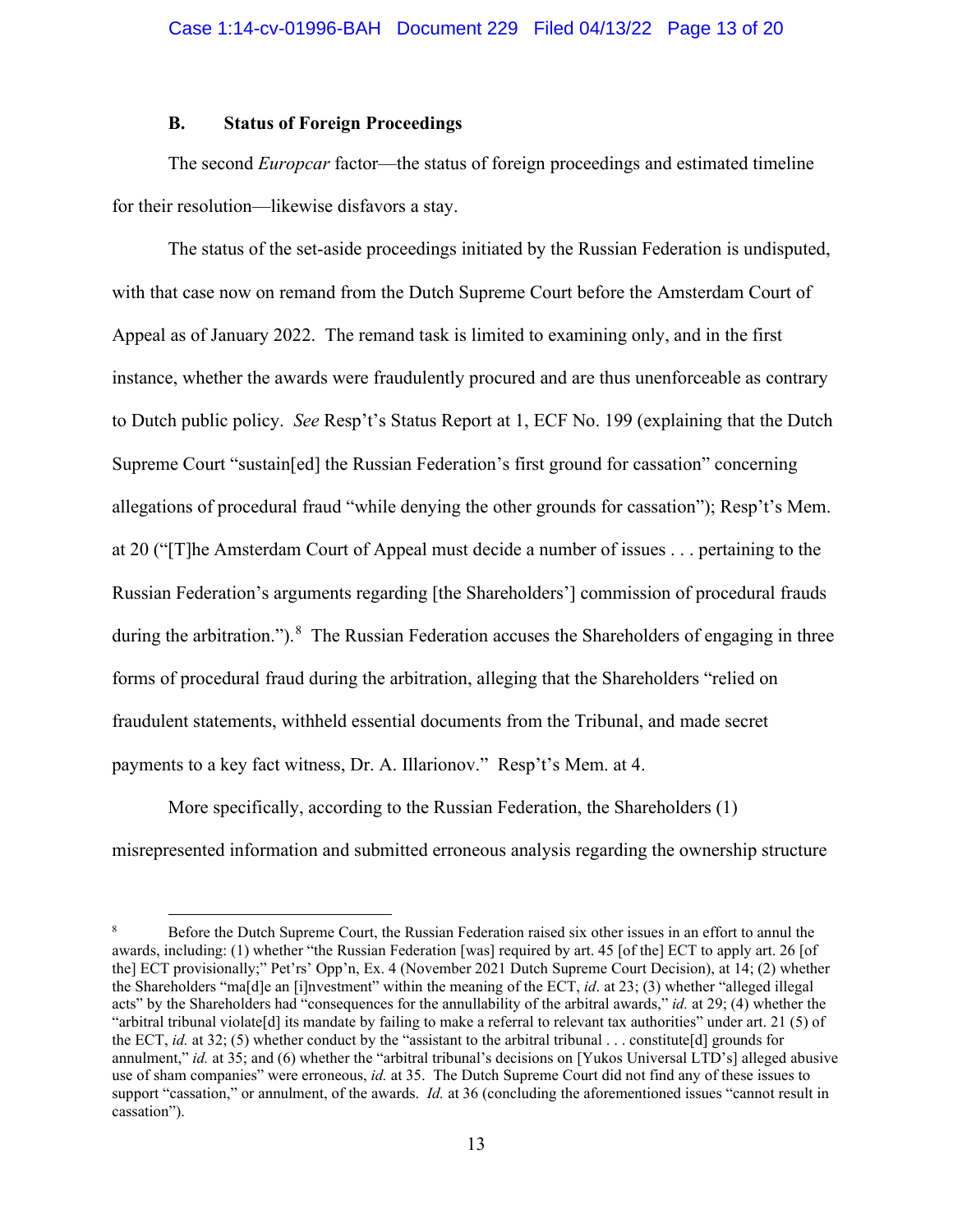## Case 1:14-cv-01996-BAH Document 229 Filed 04/13/22 Page 14 of 20

and corporate governance of the Shareholders' parent company, Group Menatep Limited, which misinformation precluded the Arbitral Tribunal from ascertaining the relationship between the Shareholders and "Russian Oligarchs," *see id.* at 6-7; *id.* at 7 ("[T]he Tribunal incorrectly characterized Petitioners as 'separate from' the Russian Oligarchs—whereas, in reality, the Russian Oligarchs owned and controlled Petitioners in all meaningful respects."); (2) "withheld (at least) dozens of material documents pertaining to a wide range of other issues arising in the arbitration—including issues relating to the Tribunal's jurisdiction, the admissibility of Petitioners' claims, and the merits of the dispute with the Russian Federation," *id.* at 8, which "further impaired the Russian Federation's ability to demonstrate the factual and legal connection between Petitioners and the Russian Oligarchs" and "directly contributed to the [Arbitral] Tribunal's erroneous conclusions . . . regarding the admissibility of Petitioners' claims," *id.* at 10; and (3) "arranged for a . . . payment of \$200,000 to be made as an incentive for a key fact witness, Dr. Andrey Illarionov, to give testimony in favor of Petitioners' case on the merits," and never disclosed this payment in the Shareholders' "statements of costs and expenses the arbitration," *id.* Since none of these allegations has "previously been adjudicated by the Dutch courts or any other court," Resp't's Mem. at 11, the Russian Federation explains that the Amsterdam Court of Appeal will conduct "a full *de novo* trial of these fraud issues," Resp't's Reply at 1, and anticipates that the Amsterdam Court of Appeal "will render an interim decision with respect to evidentiary matters" pertaining to these allegations before issuing its final judgment, Resp't's Mem. at 11*. See also* Resp't's Reply at 12 ("[I]t is particularly significant that the Amsterdam Court of Appeal will be examining the procedural fraud issue *de novo* and for the first time in the entirety of the Dutch litigation."). The concededly factintensive nature of these issues before the Amsterdam Court of Appeal as a matter of first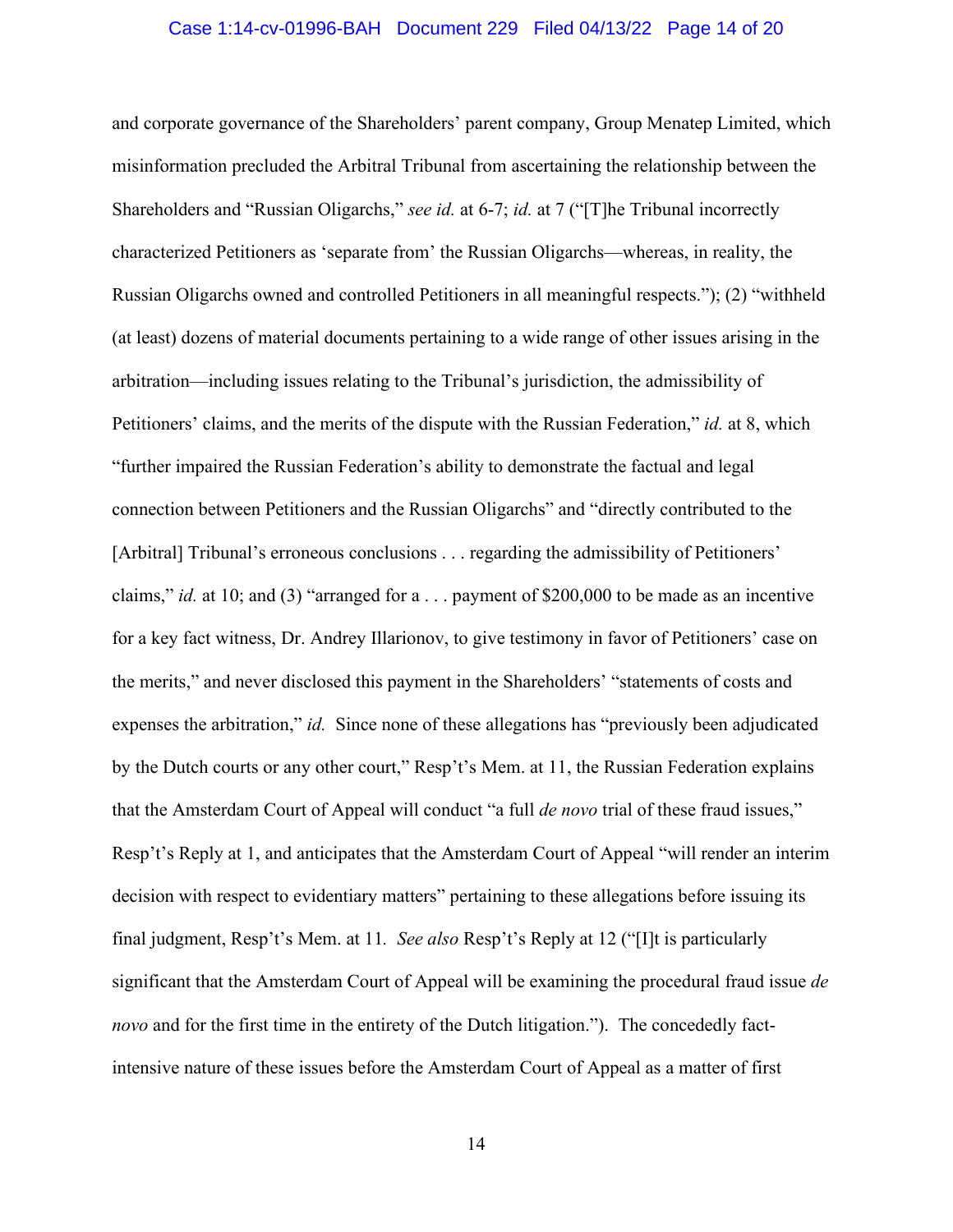# Case 1:14-cv-01996-BAH Document 229 Filed 04/13/22 Page 15 of 20

impression raises the significant concern that this remand—with anticipated discovery, testimonial hearings or trial, and the need for fact-finding and legal conclusions—may take even longer than earlier proceedings before the Dutch appellate tribunals.

Without disputing the potential duration of the remand proceedings and concomitant duration of a renewed stay, the Russian Federation again claims denial of a stay would result in hardship due to the prospect of a "litigation quagmire" and "incongruous outcomes that would produce repetitive and unnecessary briefing" should proceedings in this forum resume while Dutch set-aside litigation continues. Resp't's Mem. at 14, 20. The Russian Federation explains that, because its allegations of procedural fraud are relevant to its jurisdictional defense, this Court should wait for the Amsterdam Court of Appeal to first rule on those allegations. *See, e.g.,* Resp't's Reply 5 ("[I]t would be highly impractical to commence litigation of the FSIA issues before the conclusion of the Amsterdam litigation, given the considerable overlap between the factual issues in both proceedings."); *id.* at 9 ("If this Court goes forward now in deciding the FSIA issues, many of the factual issues that will be brought to light in the coming months in the Amsterdam Court simultaneously will be litigated in the United States.").<sup>[9](#page-14-0)</sup> Yet, ironically, the Russian Federation undercuts its own argument to let the Dutch courts go first in ruling on these fraud allegations by representing that these same allegations will have to be examined *de novo* by this Court, too, to determine "—among other issues—[] whether the Awards are void as a matter of U.S. public policy." Resp't's Mem. at 14; *see also* Resp't's Sur-Surreply Supp. Mot. to Extend Stay ("Resp't's Sur-Surreply"), at 4-5, ECF No. 222 (explaining that fraud allegations

<span id="page-14-0"></span><sup>9</sup> The Shareholders counter that these fraud allegations have "no relevance to the Russian Federation's sovereign immunity defense" given that the jurisdictional inquiry will focus on whether a valid agreement to arbitrate existed under the ECT. Pet'rs' Opp'n at 1. The parties' dispute on this issue will not be resolved in connection with the instant motion to stay, but the airing of this dispute sufficiently shows that the Dutch courts are not the only judicial forum to be asked to opine on both the merits of the fraud allegations and the bearing of these allegations on other legal issues raised in this litigation.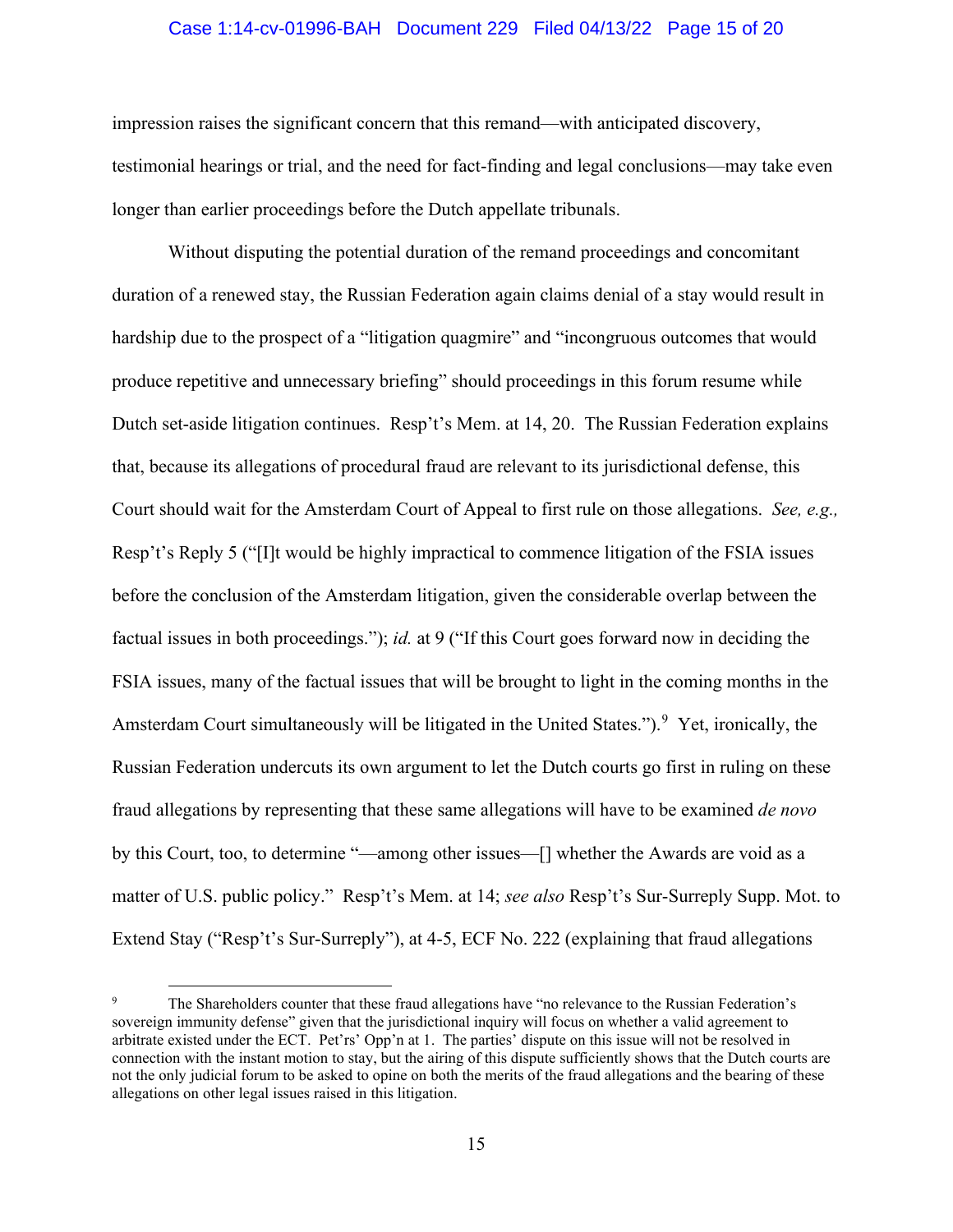# Case 1:14-cv-01996-BAH Document 229 Filed 04/13/22 Page 16 of 20

regarding ownership and control over the Shareholders implicate the jurisdictional inquiry as to "whether [the Shareholders] were or were not eligible to accept any offer of arbitration under the ECT"). In other words, the Russian Federation's fraud allegations now subject to review before a Dutch court may have to be confronted and dealt with here, too, and thus waiting for this foreign litigation to conclude would simply delay, not eliminate, the need for this Court's consideration of the issues.

The Russian Federation emphasizes that if its procedural fraud argument "prevails in the Amsterdam proceedings—or in any subsequent proceedings before the Dutch Supreme Court . . . then the Awards thereafter will not exist to be enforced in the United States." Resp't's Mem. at 13. Maybe, but not necessarily so. *See Getma Int'l v. Republic of Guinea*, 862 F.3d 45, 48 (D.C. Cir. 2017) (noting that U.S. courts may enforce annulled award "if the annulment is repugnant to fundamental notions of what is decent and just in the United States") (citations omitted); *TermoRio S.A. E.S.P. v. Electranta S.P.*, 487 F.3d 928, 935 (D.C. Cir. 2007) (explaining that, under N.Y. Convention, an arbitral award set aside in a primary jurisdiction "normally *may* not" be enforced in another jurisdiction (emphasis added)). The remand proceedings are focused on whether the Russian Federation's fraud allegations are true and, if so, whether confirmation of the arbitral awards would offend Dutch public policy. *See* Resp't's Reply at 13.What may offend *Dutch* public policy, however, does not automatically dictate the outcome under the *American* federal legal regime.*See Tatneft v. Ukraine*, 21 F.4th 829, 838 (D.C. Cir. 2021) ("[T]he U.S. does not have a policy against enforcing arbitral awards predicated on underlying violations of foreign law."). Under either scenario—with the Dutch courts rejecting or affirming the fraud allegations—the Russian Federation's arguments fail to provide sufficient reason at this point to prolong the pause of these proceedings.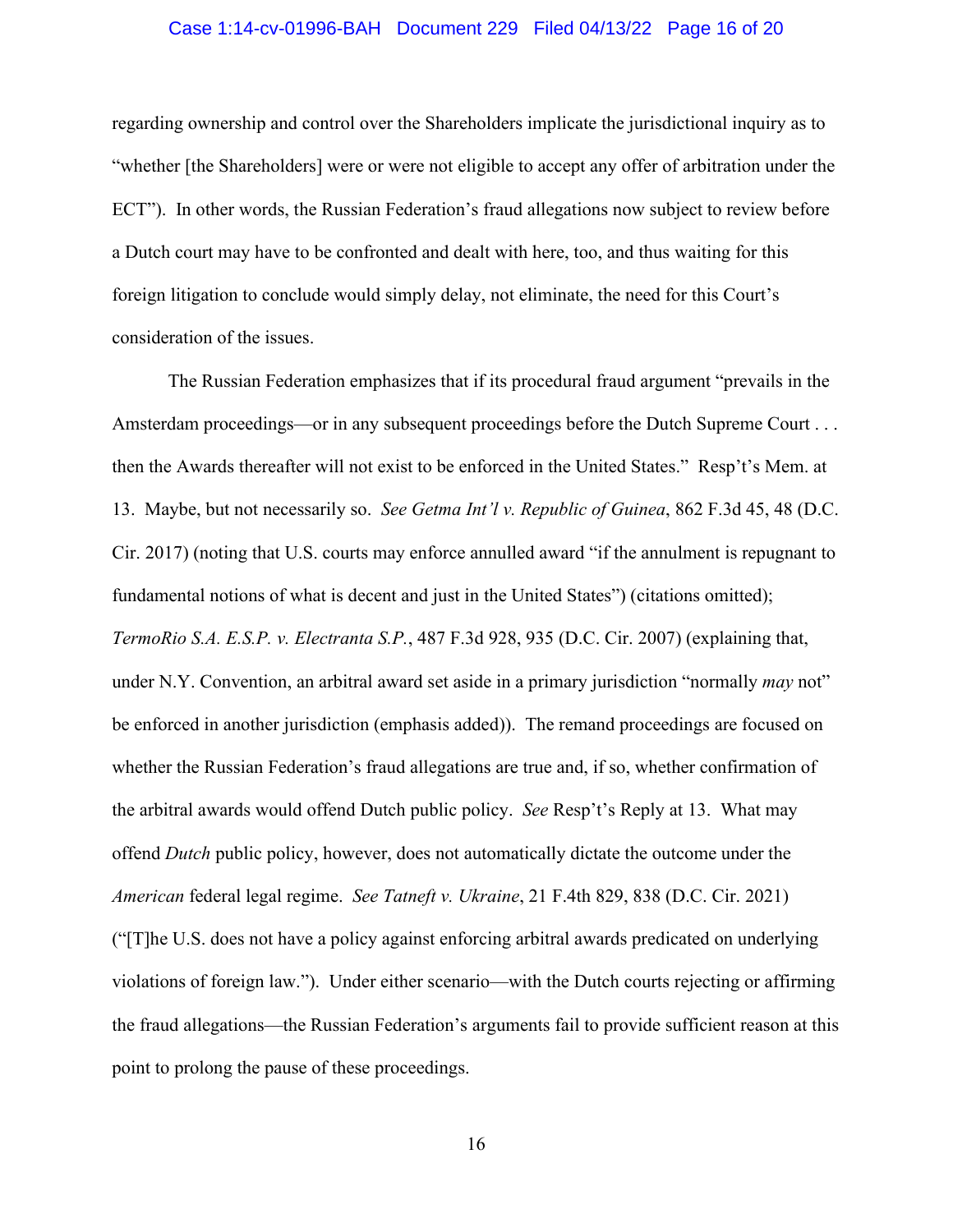# Case 1:14-cv-01996-BAH Document 229 Filed 04/13/22 Page 17 of 20

Moreover, in an opinion issued last month after conclusion of the instant round of briefing in this case, the D.C. Circuit held that "a foreign court's order ostensibly setting aside an arbitral award has *no* bearing on the district court's jurisdiction and is instead an affirmative defense properly suited for consideration at the merits stage." *Process & Indus. Dev. (P&ID) v.*  Fed. Republic of Nigeria, 27 F.4th 771, 772 (D.C. Cir. 2022) (emphasis added).<sup>[10](#page-16-0)</sup> This recent and binding guidance from the D.C. Circuit makes clear that the "the validity or enforceability of an arbitral award is a merits question" and district courts "need not determine the validity of the arbitral award as part of [their] jurisdictional inquiry," *P&ID*, 27 F.4th at 776, and therefore, at a minimum, assessment of this Court's jurisdiction is independent of any Dutch court ruling to setaside—or not—the award. Indeed, the Russian Federation's motion to dismiss on sovereign immunity grounds is fully briefed and ripe for resolution, unless the parties wish to supplement their briefing afresh. *See* Resp't's Mot. to Dismiss for Lack of Jurisdiction, ECF No. 24; Pet'rs' Opp'n to Mot. to Dismiss for Lack of Jurisdiction, ECF No. 63; Resp't's Reply in Supp. Mot. to Dismiss for Lack of Jurisdiction, ECF No. 64. Such supplemental briefing is neither required nor necessary, leaving the Russian Federation with little identifiable hardship by proceeding to, at least, the threshold jurisdictional issue. At most, then, the Russian Federation will have an opportunity to update its submissions in support of its pending motion to dismiss and that "is hardly an onerous burden" justifying an additional prolonged pause of these proceedings to the Shareholders' detriment. Pet'rs' Opp'n at 18.

Weighed against this *de minimis* burden, if any, on the Russian Federation by proceeding with this litigation, a continued stay would carry significant hardship for the Shareholders. Due

<span id="page-16-0"></span><sup>10</sup> The parties addressed this decision in supplemental notices filed with the Court *sua sponte* following submission of their briefs. *See* Pet'rs' Notice of Suppl. Authority, ECF No. 223; Resp't's Response to Notice of Suppl. Authority, ECF No. 227.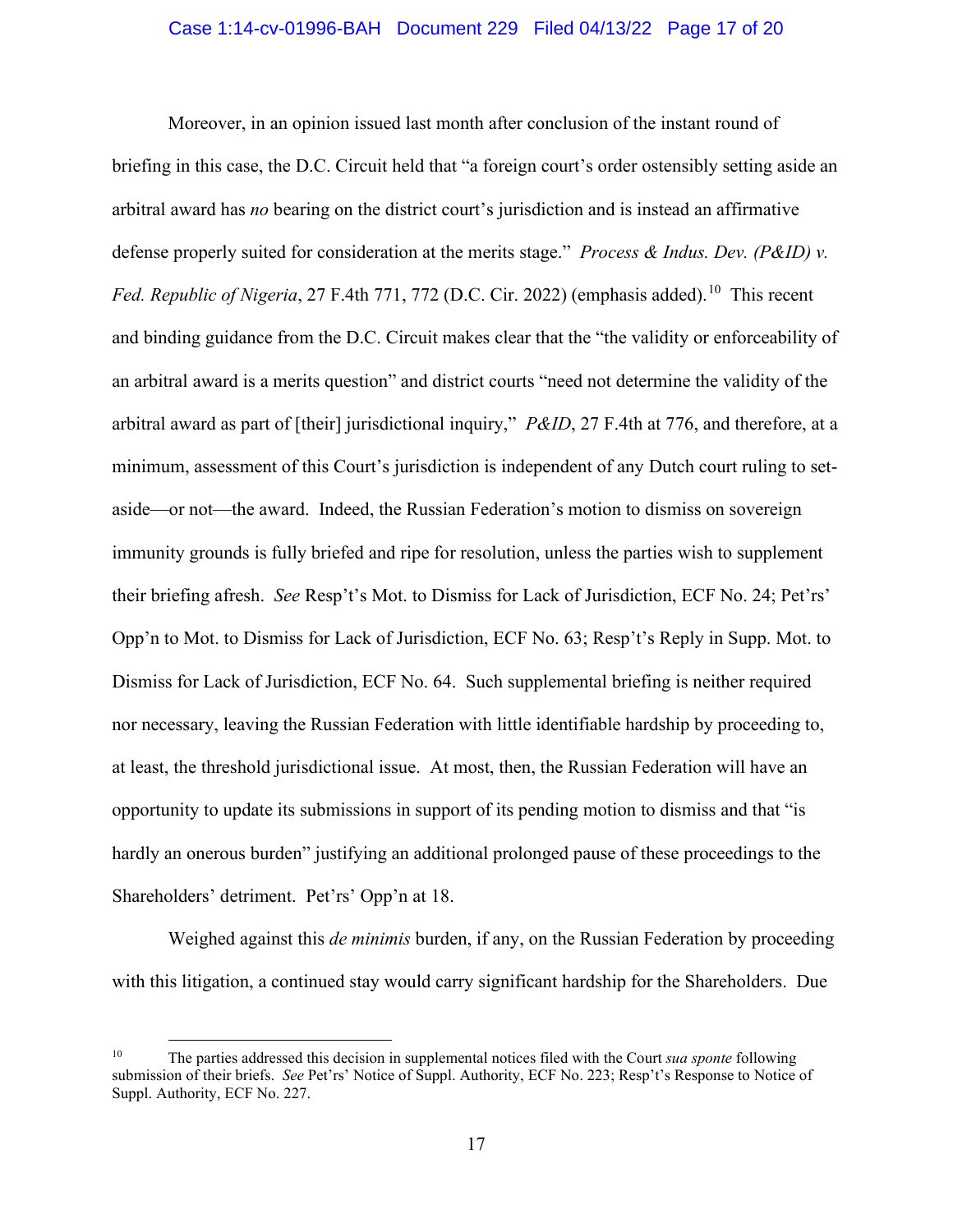# Case 1:14-cv-01996-BAH Document 229 Filed 04/13/22 Page 18 of 20

to economic sanctions and other penalties imposed by the international community against the Russian Federation following its invasion of Ukraine, the Shareholders posit that their "ability to locate and execute on Russian Federation assets" in the United States to satisfy a favorable judgment in this confirmation action will be impaired—a situation that may well deteriorate "during the years that an additional stay would last [if] the Russian Federation  $\ldots$  engage[s] in other conduct that incurs yet further international sanctions." Pet'rs' Opp'n at 16; *see also* Pet'rs' Response to Status Report at 2, ECF No. 225 ("Finding and executing on assets will be far more difficult as a result of these sanctions."). A weighing of the relative hardships between the parties in the current posture of foreign proceedings militates strongly against a stay.

Tuning to the other component of *Europcar's* second factor—the estimated timeline for resolution of the Dutch proceedings—the parties agree that duration of the remand before the Amsterdam Court of Appeal will extend at least until 2023. *See, e.g.*, Resp't's Sur-Surreply at 3 (noting that Amsterdam Court of Appeal ruling is "anticipated" by the end of 2023); Pet'rs' Opp'n at 10 (estimating that "proceedings before the Amsterdam Court of Appeal will likely take between 1.5 and 2 years"). These projections do not account for the prospect of a second cassation appeal to the Dutch Supreme Court, which may last for an additional 1.5 to 2 years—in line with the 20-month duration of the Russian Federation's recently concluded first appeal to that court. *See* Pet'rs' Opp'n at 10. Altogether, this suggests that Dutch proceedings may conclude in late 2023 at the earliest but could stretch well into 2025 (or even 2026) upon a second cassation appeal to the Dutch Supreme Court.

In the last go-round of Dutch legal proceedings, the time from decision in a different intermediate appellate court, the Court of Appeal of The Hague, to a decision from the Dutch Supreme Court took over four years. *See* Resp't's Mem. at 1-4 (explaining that proceedings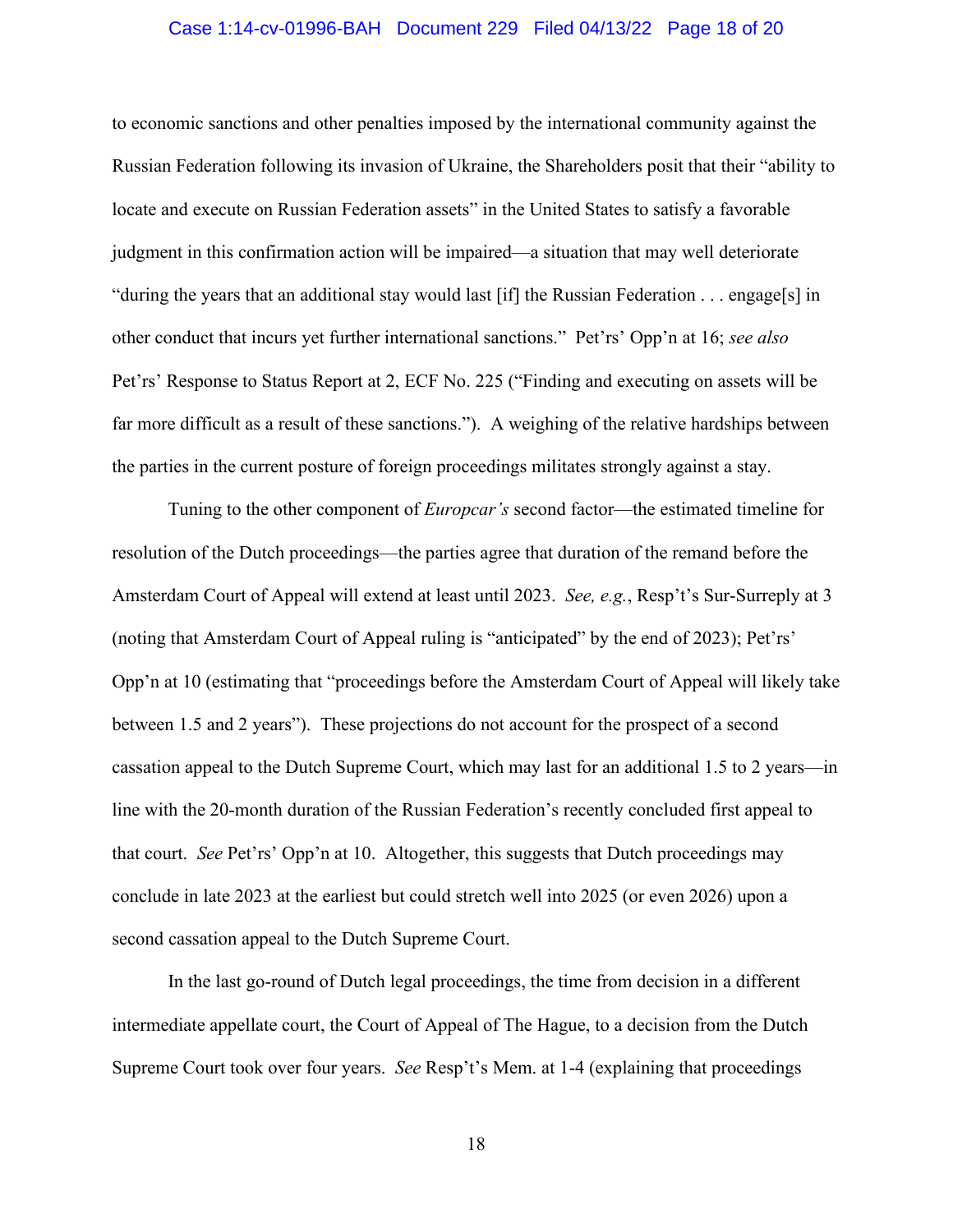# Case 1:14-cv-01996-BAH Document 229 Filed 04/13/22 Page 19 of 20

before the Court of Appeal of The Hague began in 2017 and concluded in September 2018, followed by an appeal to the Dutch Supreme Court which finalized in November 2021). The D.C. Circuit in *Stileks* determined that a stay of four years during an "appeal-reversal-remand round" in foreign set-aside proceedings could not be further extended as it would have "forced" the petitioner in that case to "sit on its award for several additional years." 985 F.3d at 880. The same is true here. Appellate set-aside proceedings in the Dutch courts are now entering their fifth year*. See* Resp't's Mem. at 4 (noting that the first appeal in the Netherlands, before the Court of Appeal of The Hague, began in 2017). A continued stay while the remand before the Amsterdam Court of Appeal and a possible second appeal to the Dutch Supreme Court unfold over another few years will preclude the Shareholders "from proceeding with their claims in federal court," *Belize Social Dev. Ltd.*, 668 F.3d at 732 (quoting *King v. Cessna Aircraft Co.*, 505 F.3d 1160, 1169 (11th Cir. 2007)), and consequently "force[]" them "to sit on [their] award for several additional years" with no ascertainable end in sight for set-aside proceedings in the Netherlands, *Stileks*, 985 F.3d at 880. *Stileks* strongly suggests that a stay in these circumstances is unjustifiable. *See id.* The second *Europcar* factor therefore does not support a lengthened stay.

#### \*\*\*

In sum, the interest in judicial economy and relative hardships to the parties, assessed through the lens of the first two *Europcar* factors in accordance with the D.C. Circuit's recent guidance in *Stileks*, 985 F.3d at 880-881, do not favor a stay. The delay in this case has already been substantial: the arbitration underlying this litigation was initiated almost two decades ago and the Dutch set-aside proceedings that started in 2014 have yet to be resolved eight years later, with no evident resolution in the horizon. Eight years after their initiation, with the economic